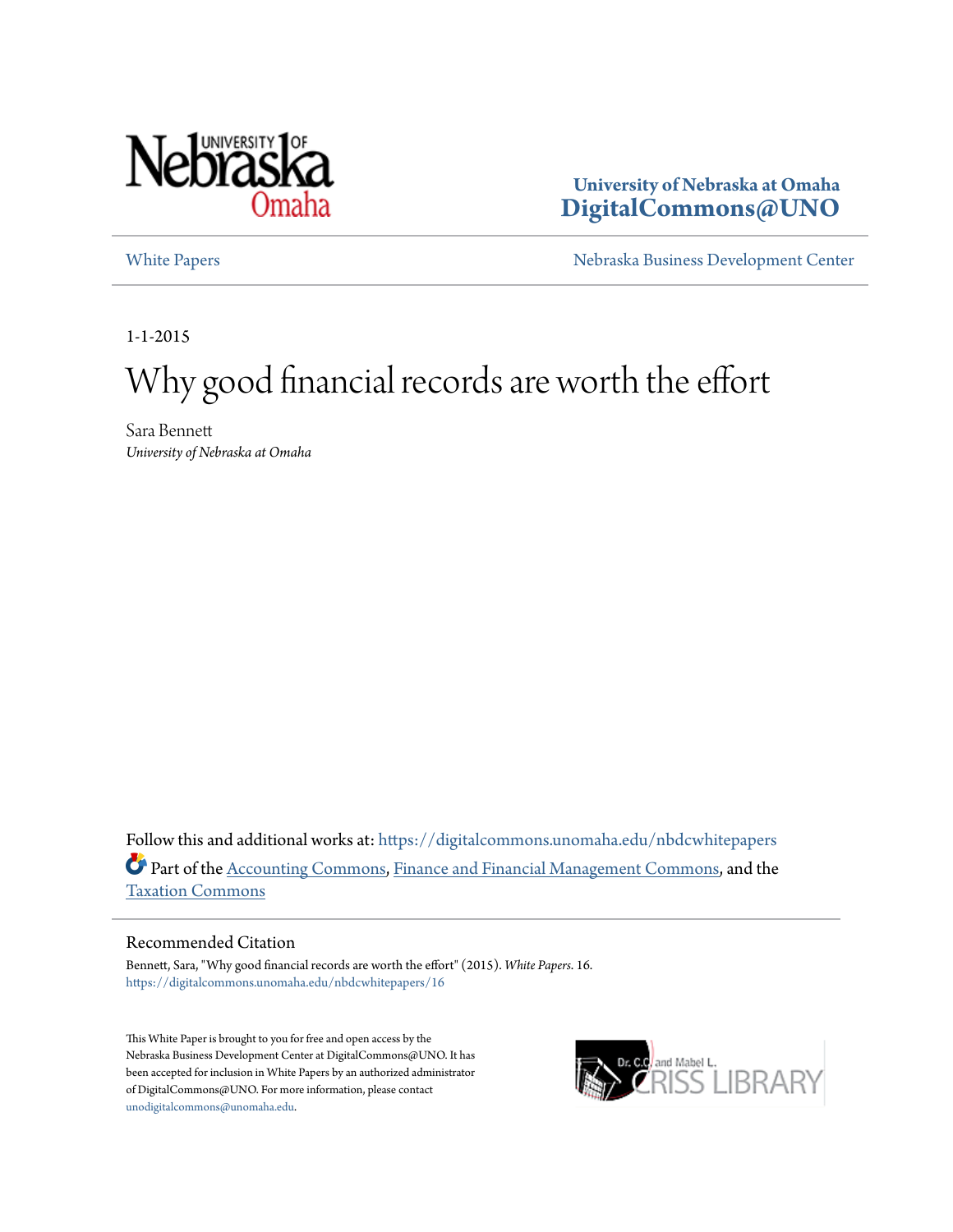

## **Why good financial records are worth the effort**

*The importance of good financial records reaches beyond financial and tax reporting.* 

ccounting. Taxes. Payroll. Record keep-<br>ing. Necessary, but confusing at times.<br>Thorough and accurate record-keeping<br>of all revenues and expenses related to<br>ur business is essential. ing. Necessary, but confusing at times. Thorough and accurate record-keeping of all revenues and expenses related to your business is essential.

The first step is to open a new bank account specifically for your business. This account will help you to keep personal finances separate from business expenses. Step two—keep all of your business receipts and create a filing system. One thing to bear in mind, receipts are commonly printed on laser paper and wear away in a short amount of time. Consider scanning these documents into your computer or making a copy of the receipt to ensure the documents are legible come tax time.

### Don't try to be everything to your business

On several occasions I have worked with businesses that have elected to do their own bookwork. I review their financial statements and find the documents riddled with errors: expenses that are listed in inappropriate accounts, misreporting of revenue or no reporting at all, incorrect classification of short term and long term liabilities, and the list goes on. Many owners do their own books to save money. They shouldn't.

### They aren't fool proof

While QuickBooks and other bookkeeping software are very useful, they are not fool proof. If you are not well-versed in bookkeeping or excited about accounting, don't try to do it yourself. Invest in the services of a bookkeeper or accountant—especially if you have employees. Owners have a higher skill set. You have a passion for the service you provide or the sale of your products. Focus your energy on increasing sales and marketing your business, and leave the accounting to the pros.

The importance of good financial records reaches beyond financial and tax reporting. Suppose you go

*Focus your energy on increasing sales and marketing your business, and leave the accounting to the pros*

to a bank and ask for an operating loan because your business is growing and you can't keep enough working capital in your business to support